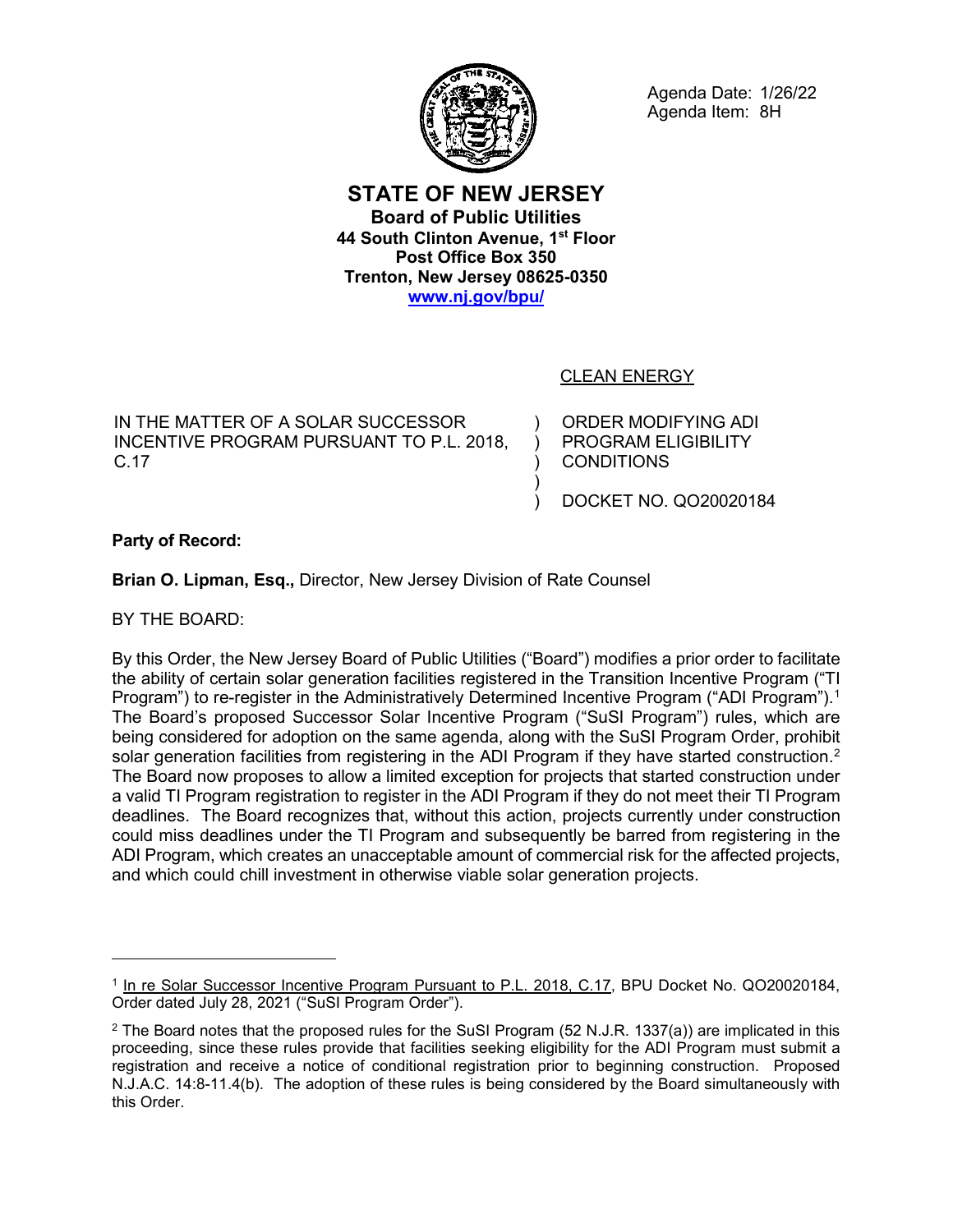### **BACKGROUND**

On May 23, 2018, the Clean Energy Act, L. 2018, c.17 ("CEA" or "Act"), was signed into law. Among other mandates, the Act directed the Board to adopt rules and regulations to close the SREC Registration Program ("SRP") to new registrations once 5.1% of the kilowatt-hours sold in the State are generated by solar electric power connected to the distribution system (known as the 5.1% Milestone), and to develop a new solar incentive program. In addition, the CEA directed the Board to complete a study that evaluates how to modify or replace the SRP to encourage the continued efficient and orderly development of solar renewable energy generating sources throughout the State.

Toward fulfillment of this mandate, by Order dated December 6, 2019, the Board ordered the creation of the TI Program, which provided incentives to eligible solar facilities by means of fixed-price, factorized Transition Renewable Energy Certificates ("TRECs").<sup>[3](#page-1-0)</sup> A rule proposal for the TI Program was published on May 18, 2020, $^4$  $^4$  and the rules took effect upon publication in the New Jersey Register on October [5](#page-1-2), 2020 ("TI Rules").<sup>5</sup> The TI Rules provide specific completion deadlines for TI-eligible projects, including both those that transferred from the SRP and those that were accepted via new application to the TI Program.

On July 29, 2020, the Board issued an Order granting an extension to all currently active TI conditional registrations as defined in the Order ("TI Extension Order") to October 30, 2021. $^{\rm 6}$  $^{\rm 6}$  $^{\rm 6}$  New projects that registered between the date of the TI Extension Order and October 30, 2020 were also assigned a deadline to commence commercial operation by October 30, 2021.

On June 9, 2021, Governor Murphy signed the Solar Act of 2021 ("Solar Act").<sup>[7](#page-1-4)</sup> The Solar Act directed the Board to establish a program to incent the development of at least 3,750 MW of new solar by 2026.

On June 24, 2021, the Board granted a second blanket extension ("Second TI Extension Order"), this one available to all projects that had submitted a complete registration to the TI Program on or before the effective date of the Order. The Second TI Extension Order granted projects registered in the TI Program an automatic six-month extension to their existing deadline established at N.J.A.C. 14:8-10.4(d) or (e). Projects that had submitted an application pursuant

<span id="page-1-0"></span><sup>&</sup>lt;sup>3</sup> In re a New Jersey Solar Transition Pursuant to P.L. 2018, c. 17, BPU Docket No. QO19010068, Order dated December 6, 2019.

<span id="page-1-1"></span><sup>4</sup> 52 N.J.R. 1048(a).

<span id="page-1-2"></span><sup>5</sup> 52 N.J.R. 1850(a).

<span id="page-1-3"></span><sup>6</sup> In re a New Jersey Solar Transition Pursuant to P.L. 2018, c. 17 – Order Providing Extensions to Solar Transition Projects, BPU Docket Nos. QO19010068 and QO20070484, Order dated July 29, 2020.

<span id="page-1-4"></span><sup>7</sup> L.2021, c.169.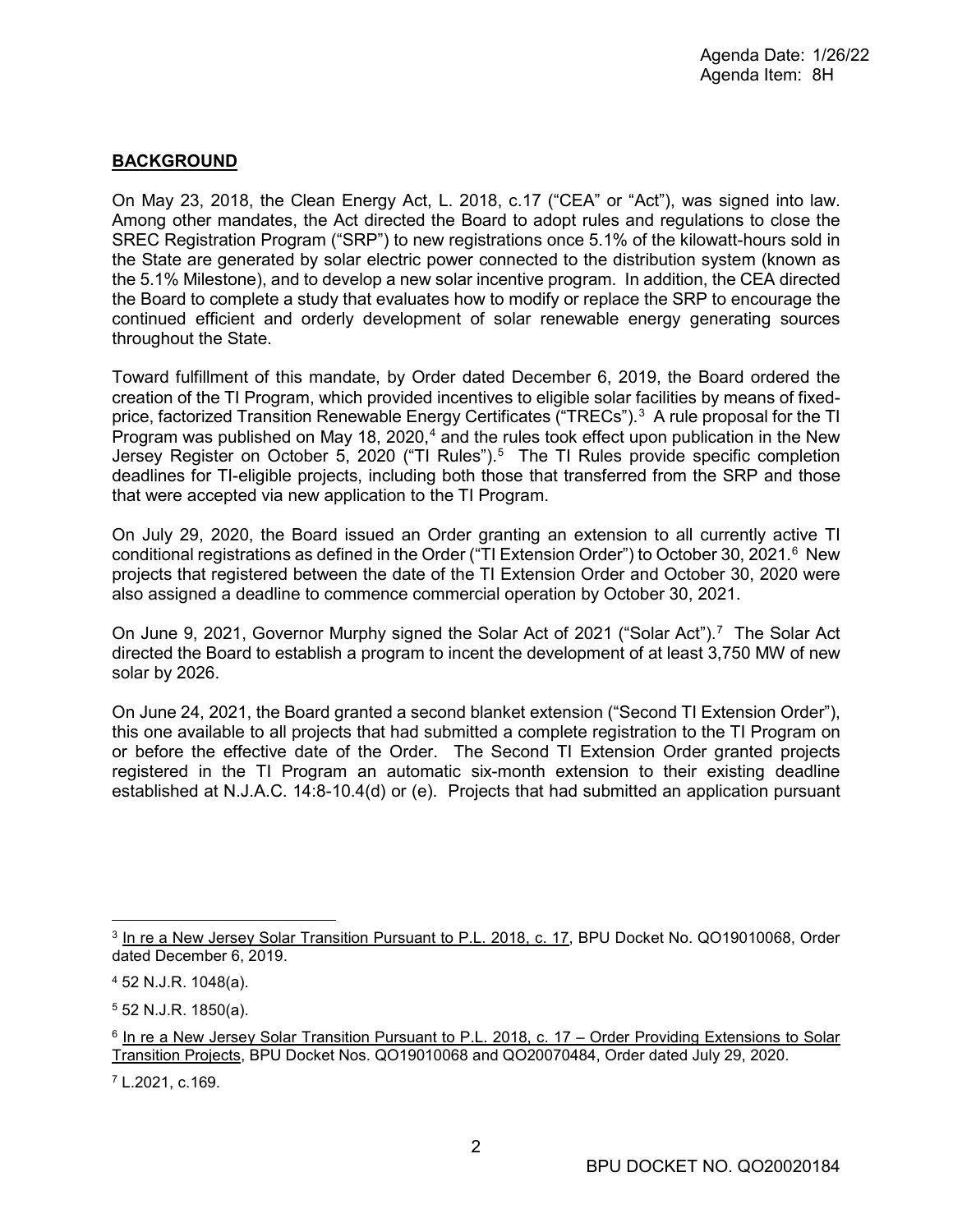to Subsection (t) received an extension to the later of April 30, 2022 or the date set by the Board Order granting the project's conditional certification.<sup>[8](#page-2-0),[9](#page-2-1)</sup>

From its inception, the TI Program was designed to be a temporary program that would remain open to new registrations only until the Board opened the new Successor Program. On July 28, 2021, following an extensive stakeholder process, the Board approved the creation of the SuSI Program, consisting of the ADI Program and the Competitive Solar Incentive Program ("CSI Program").<sup>[10](#page-2-2)</sup> The ADI Program launched on August 28, 2021, and is open to residential projects, net metered non-residential projects equal to or less than five (5) megawatts, and community solar projects. The Board expressly limited ADI Program eligibility to projects that had not yet commenced construction, stating that "projects seeking eligibility in the ADI Program are required to submit a complete ADI Program registration package and receive a notice of conditional registration prior to beginning construction on the facility."[11](#page-2-3)

## **STAFF RECOMMENDATION**

Board Staff ("Staff") recommends that the Board take action to ensure that solar projects currently registered in the TI Program may subsequently register in the ADI Program if they fail to meet the commercial operation deadlines established under the TI Program. Staff notes that many solar developers and installers are attempting to meet the TI Program deadlines to qualify for an incentive under that program and have begun construction activities with the intent of meeting those deadlines. However, some of these projects may not reach commercial operation before the deadlines imposed by the TI Program.

Under the Board's current orders, and the SuSI Program Rules, projects must register in the ADI Program *prior* to starting construction. Section 14:8-11.4(b) of the SuSI Program Rules adopted contemporaneously with this Order, state that:

…facilities seeking eligibility in the ADI Program must submit a registration and receive a notice of conditional registration pursuant to N.J.A.C. 14:8-11.5(g) prior to beginning construction on the facility, unless the Board grants a waiver in response to a petition.

Staff's concern is that a project that faces delays in reaching commercial operation could end up in a situation where they miss the TI Program deadline, but are then prohibited from entering the ADI Program, effectively denying those projects any access to solar incentives. Even the danger of an "incentive cliff" may discourage investment in New Jersey solar facilities or create higher financing costs.

<span id="page-2-0"></span> <sup>8</sup> In re a New Jersey Solar Transition Pursuant to P.L. 2018, c. 17, Order Addressing Requests For Extension for Projects in the Solar Transition Incentive Program, BPU Docket Nos. QO19010068, QO21060883, et al, Order dated June 24, 2021.

<span id="page-2-1"></span><sup>9</sup> *See* N.J.S.A. 48:3-87(t)(1). Pursuant to Subsection (t), only those projects proposed to be located on sites meeting the definition of a brownfield, an area of historic fill, or a properly closed sanitary landfill facility, pursuant to N.J.S.A. 48:3-51, and which meet all the statutory requirements under Subsection (t) were considered as being 'connected to the distribution system' for purposes of SREC eligibility.

<span id="page-2-2"></span><sup>10</sup> SuSI Program Order.

<span id="page-2-3"></span><sup>11</sup> SuSI Program Order, p. 50.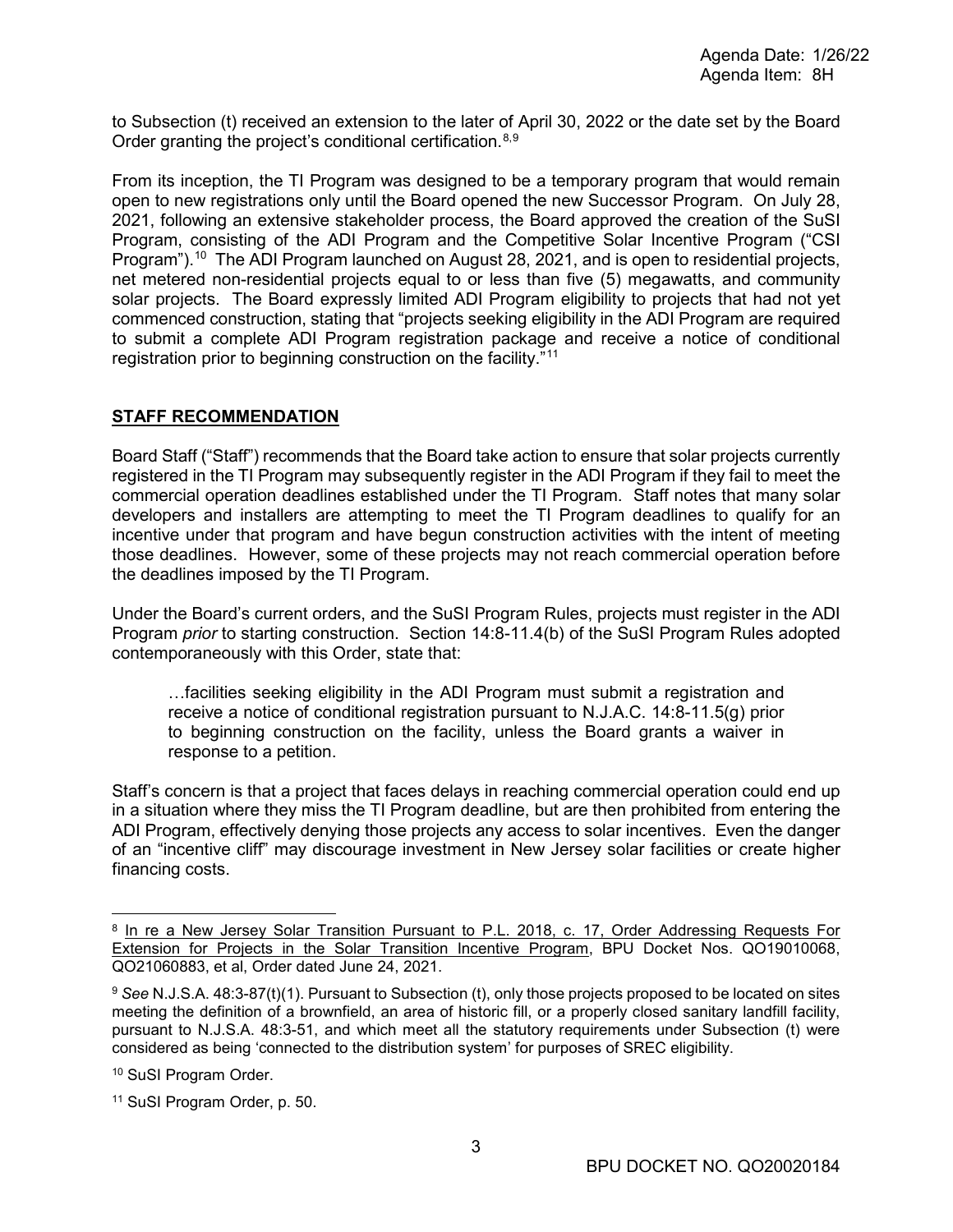While the prohibition on registration after starting construction is designed to ensure that solar incentives go only to projects that need the incentives, Staff recognizes that the unique circumstances associated with the end of the TI Program and the beginning of the ADI Program, coupled with the ongoing impact of the global pandemic, warrant greater flexibility in the treatment of projects that applied under the TI Program but may not achieve commercial operation prior to their deadlines under that program. Staff believes that such a waiver to the ADI Program eligibility requirements would appropriately recognize the particular circumstances of the solar industry and the incentive programs at this point in time.

Although the first existing TI Program deadlines do not occur for a few more months, Staff believes that there is good reason for the Board to act now to relax the eligibility requirements for the ADI Program. Taking corrective action now will provide developers with readier access to capital and avoid creating a situation where projects fail because of the risk that they would receive no incentive. Removing the need to seek a waiver from the Board, and the uncertainty associated with a petition, will avoid the situation where viable projects may be cancelled due to the uncertainty associated with the need to wait for the Board's decision on an individual petition. In addition, granting a general waiver now will help to avoid a potential surge of TI Program participants filing waiver petitions to enter the ADI Program. Moreover, a single change to eligibility requirements via Board Order would be more equitably levied and less administratively burdensome than consideration of requests for special dispensation on a case-by-case basis.

Staff recommends that the Board modify the SuSI Program Order by ordering that projects that have registered in the TI Program receive a general waiver of the ADI Program requirement that projects must submit a complete ADI Program registration package and receive a notice of conditional registration prior to beginning construction on the facility. For the avoidance of any doubt, Staff's recommendation is limited: Staff is not recommending that projects be permitted to file simultaneous registrations in both the TI and the ADI Programs. Staff's recommendation also would not guarantee entry into the ADI Program for projects currently registered in the TI Program, as they would still be required to meet all other eligibility requirements, program rules and regulations, including the limitations on available capacity.

Finally, Staff recommends that the Board direct Staff to propose amendments to the SuSI Program Rules to permit projects that were registered in the TI Program, but failed to meet the TI Program deadlines for commercial operation, to apply to the ADI Program despite the projects having commenced construction.

### **DISCUSSION AND FINDINGS**

The Board is cognizant that the solar industry continues to adjust to significant and rapid change in the wake of the CEA and the resulting restructuring of New Jersey's solar programs. In order to avoid the situation where projects could jeopardize their access to any solar incentive because of the unique transition from the TI Program to the ADI Program, the Board **FINDS** that increasing the availability of the ADI Program will decrease the likelihood that an unknown but increasing number of projects will be stranded without an incentive.

In issuing the SuSI Program Order, the Board sought to provide a smooth transition to the Successor Program. As part of that effort, the Board provided in that order that although the ADI Program was generally limited to new projects that had not yet begun construction, developers could file a petition with the Board to allow them to participate. The Board **FINDS** that facilitating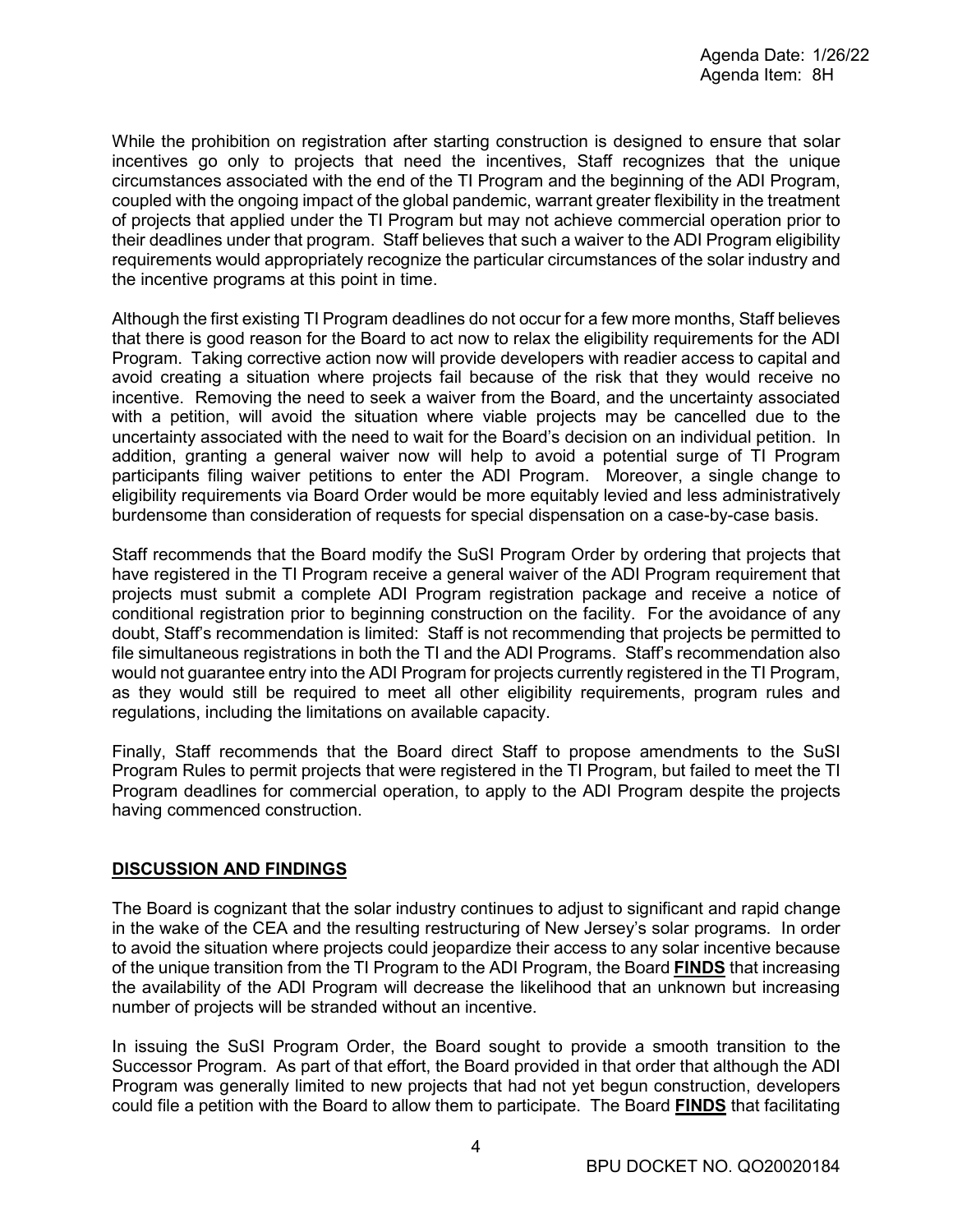the ability of projects currently registered in the TI Program to enter the ADI Program will benefit the solar industry, provide equal treatment for all similarly placed registrants, and further administrative efficiency.

The Board further **FINDS** that granting a waiver of the prohibition on construction activities will facilitate a healthy solar market and avoid putting developers in the untenable situation where even a minor delay in reaching commercial operations results in no incentive payment.

Thus, having reviewed Staff's recommendation, the Board **FINDS** that projects that currently hold a valid TI Program registration shall not be subject to the requirement in the SuSI Program Order that projects seeking eligibility in the ADI Program submit a complete ADI Program registration package and receive a notice of conditional registration prior to beginning construction on the facility. Therefore, the Board **ORDERS** that projects registered in the TI Program that commenced construction but failed to meet the TI deadline for commercial operation shall be eligible to apply to the ADI Program.

Finally, the Board **DIRECTS** Staff to propose amendments to the SuSI Program Rules to permit projects that were registered in the TI Program, but failed to meet the TI Program deadlines for commercial operation, to apply to the ADI Program despite the projects having commenced construction.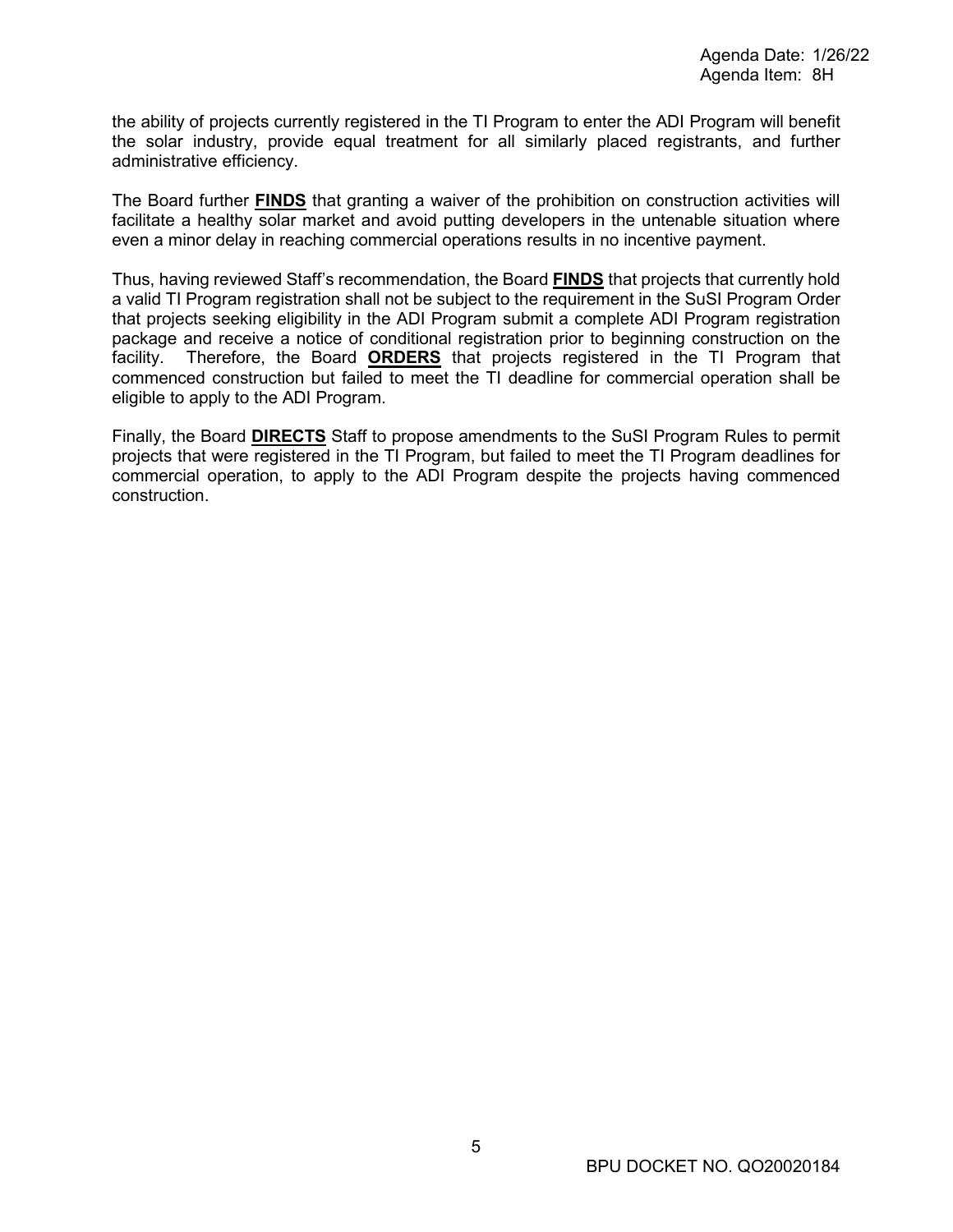This Order takes effect on February 2, 2022.

DATED: January 26, 2022

BOARD OF PUBLIC UTILITIES BY:

**FIORDALISO** 

PRESIDENT

Holder<br>DEN

ANNA HOL DEN COMMISSIONER

Chien

**COMMISSIONER** 

ON A Primer<br>DIANNE SOLOMON<br>COMMISSIONER DIANNE SOLOMON<br>COMMISSIONER<br>ROBERT M. GORDON

ROBERT M. GORDON **COMMISSIONER** 

ATTEST:

uda Camaalo Welch

AIDA CAMACHO-WELCH **SECRETARY**